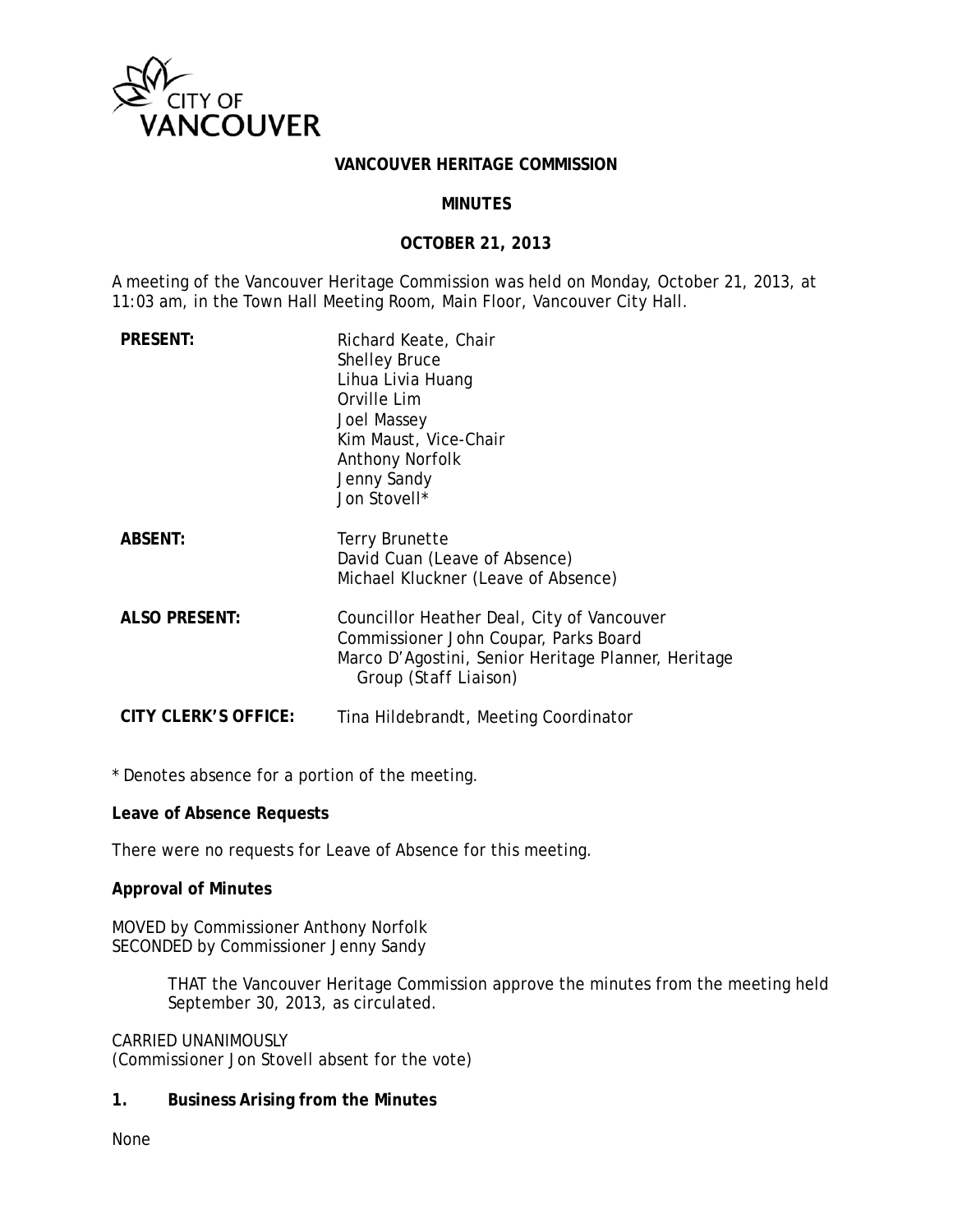### **2. Conservation Review**

### **(a) Sinclair Centre – 757 West Hastings Street**

Issue:

- (i) Overall compatibility of proposed lighting and signs with the heritage buildings.
- Applicant: Danny Wong, Architect, Public Works and Government Services Canada Tony Yip, Architect, Chernoff Thompson Architects
- Staff: Marco D'Agostini, Senior Heritage Planner

Staff and the Applicants reviewed the application and responded to questions.

Following discussion, the Commission agreed to separate the vote on the components of the following motion.

MOVED by Commissioner Kim Maust SECONDED by Commissioner Jenny Sandy

> THAT the Vancouver Heritage Commission supports the lighting, banner and canopy application for the Sinclair Centre at 757 West Hastings Street, and recommends that due consideration be given to the colour of the LED lights;

FURTHER THAT the Vancouver Heritage Commission recommends that further design consideration be given to the new canopy; and

### CARRIED

(Commissioner Shelley Bruce opposed)

MOVED by Commissioner Jon Stovell SECONDED by Commissioner Kim Maust

> FURTHER THAT the Vancouver Heritage Commission recommends that additional consideration be given to removing the canvas awnings along Hastings Street, noting that the removal of these awnings will interrupt the weather protection along this retail oriented street.

#### CARRIED

(Commissioners Richard Keate, Orville Lim, Joel Massey and Anthony Norfolk opposed)

### **(b) 1451 Angus Drive – Reifel House VHR C DE415755**

Issues:

- (i) Conservation Plan;
- (ii) Degree of retention and proposed alterations to front façade;
- (iii) Compatibility of new components, including wings, front dormer and rear; and
- (iv) Appropriateness of replicating new porte-cochere at front of house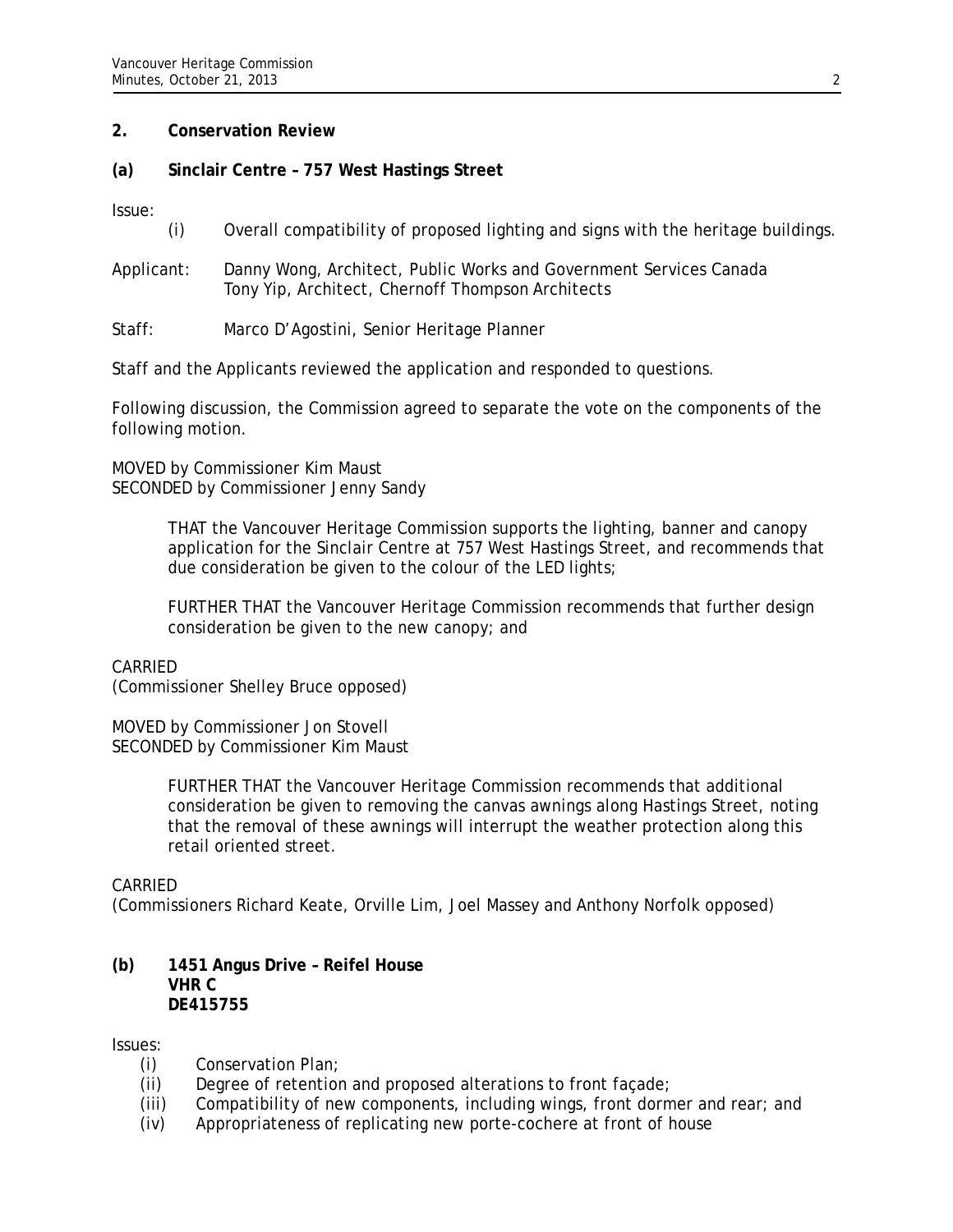- Applicant: Jim Bussey, Formwerks Architectural Donald Luxton and Associates, Heritage Consultant
- Staff: Hugh McLean, Heritage Planning Analyst Tim Potter, Development Planner

Staff reviewed the application, noting a number of corrections to the information on the agenda *(revisions on file)* and, along with the Applicants, responded to questions.

MOVED by Commissioner Richard Keate SECONDED by Commissioner Anthony Norfolk

> THAT the Vancouver Heritage Commission reserves its support of the conservation plan for the rehabilitation of 1451 Angus Drive, as presented at its meeting on October 21, 2013;

FURTHER THAT the Vancouver Heritage Commission recommends that further design consideration be given greater heritage retention to the front and the east of the house, including the rehabilitation of the current porte-cochere;

FURTHER THAT the Vancouver Heritage Commission recommends that further design consideration be given to the size, height, and design of the new dormers and windows; and

FURTHER THAT the Vancouver Heritage Commission recommends that design consideration be given to having the brick base be continuous.

# CARRIED

(Commissioners Joel Massey and Jon Stovell opposed)

*\* \* \* \* \** 

*The Commission recessed at 12:39 pm and reconvened at 12:53 pm with the same members present.* 

*\* \* \* \* \** 

# **3. West End Community Plan**

Staff: Holly Sovdi, Planner, Community Planning

Planning and Heritage staff provided an update on the draft Heritage chapter and sought the Commission's support, noting the final report of the West End Community Plan will go to Council on November 20, 2013.

During discussion, the Staff Liaison noted that part of the Public Benefits chapter will include an allocation towards heritage amenity density.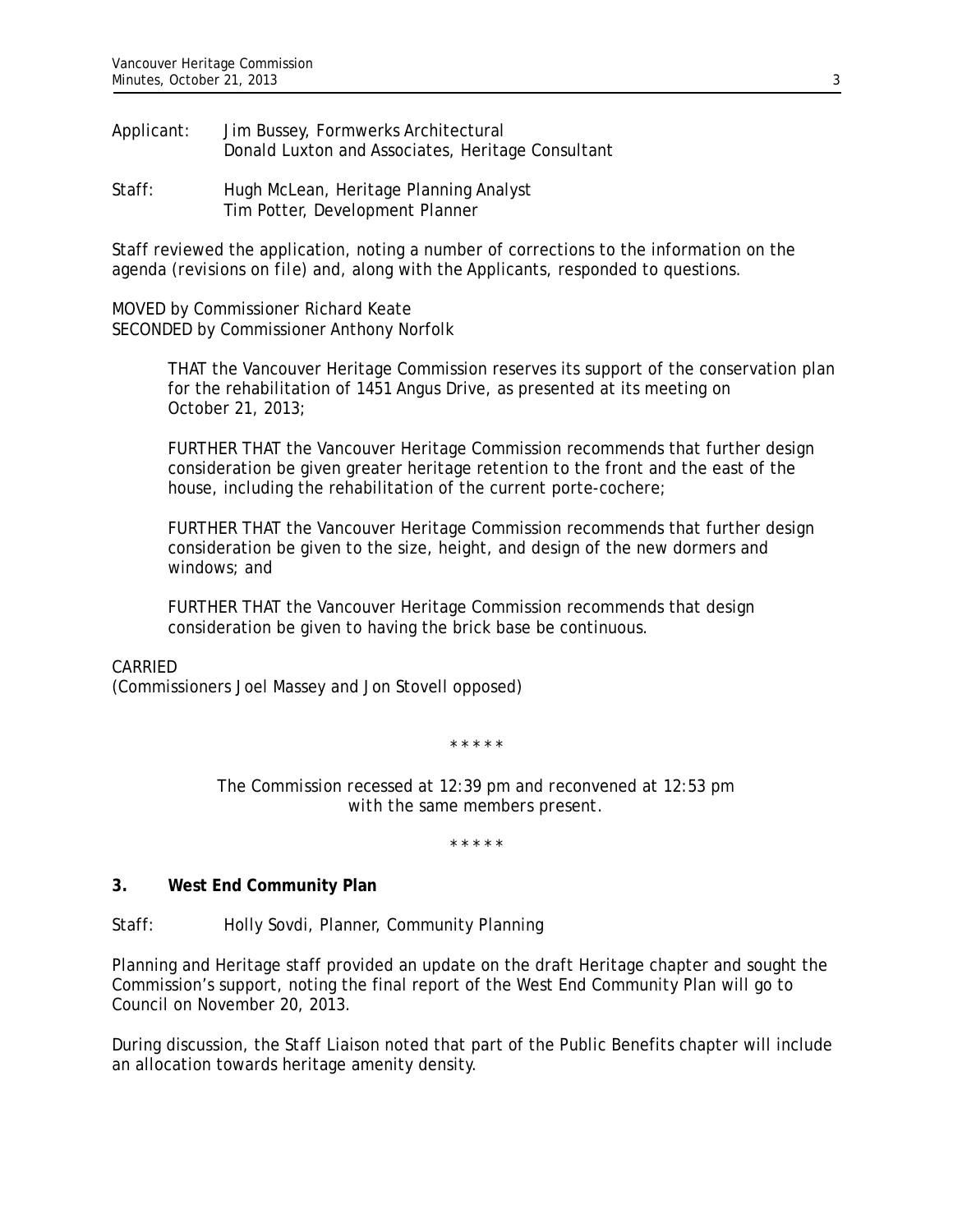MOVED by Commissioner Kim Maust SECONDED by Commissioner Anthony Norfolk

> THAT the Vancouver Heritage Commission supports the draft Heritage chapter of the West End Community Plan and, in particular, the Commission supports the policy directions listed 11.1.1 to 11.1.9;

FURTHER THAT the Vancouver Heritage Commission ask staff to consider replacing the word "feature" in 11.1.5 with the words "historic place"; and

FURTHER THAT the Vancouver Heritage Commission ask that it be given the opportunity to review the draft Public Benefits chapter, via email, when it is available.

CARRIED UNANIMOUSLY

# **4. Heritage Amenity Density Update**

The Staff Liaison reviewed a rezoning application going to Public Hearing on October 24, 2013, regarding 1400 Howe Street/1400 Granville Street, noting the applicant has offered to purchase heritage amenity density with a value of \$2 million, equivalent to approximately 2,859 m**<sup>2</sup>** (30,770 sq. ft.) of floor area, as part of the proposed public benefits. He also briefly reviewed the Mount Pleasant Implementation Plan going to Council on October 22, 2013, and responded to questions.

MOVED by Commissioner Jon Stovell SECONDED by Commissioner Orville Lim

> THAT, subject to approval of the rezoning application for 1412 - 1480 Howe Street, 1429 Granville Street, 710 Pacific Street, and 1410 Granville Street, the Vancouver Heritage Commission supports the transfer of heritage density to the site.

CARRIED UNANIMOUSLY

# **5. Sub-Committee Reports**

Heritage staff reviewed the report from the SoS/VHR Sub-Committee and responded to questions.

MOVED by Commissioner Richard Keate SECONDED by Commissioner Anthony Norfolk

- A. THAT the Vancouver Heritage Commission supports adding the following building to the Vancouver Heritage Register as a B-listing:
	- 1060 West 15<sup>th</sup> Avenue Northey House.
- B. THAT the Vancouver Heritage Commission supports adding the following building to the Vancouver Heritage Register as a C-listing:
	- 3333 Cedar Crescent Jardine House.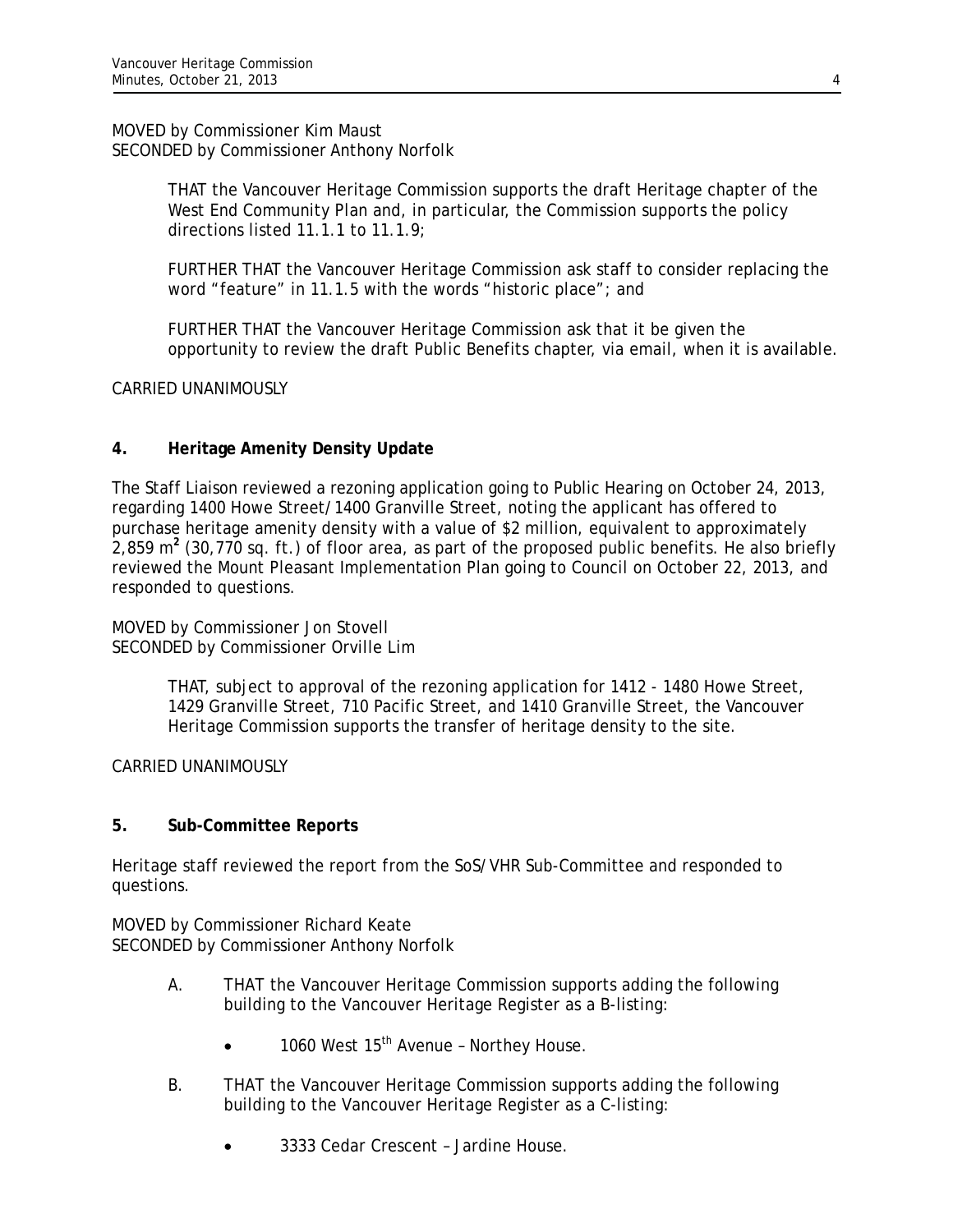- C. THAT the Vancouver Heritage Commission recommends the following building not be added to the Vancouver Heritage Register:
	- 1847 Main Street Marquis Apartments.
- D. THAT the Vancouver Heritage Commission request that staff refer the Statements of Significance for the following buildings back to the consultants for revisions:
	- $\bullet$  1060 West 15<sup>th</sup> Avenue Northey House;
	- 3333 Cedar Crescent Jardine House;
	- 1847 Main Street Marquis Apartments; and
	- 2812 Yukon Street Yukon Manor.
- E. THAT the Vancouver Heritage Commission request that the Vancouver Heritage Register Evaluation for 1847 Main Street, Marquis Apartments, be referred back to the consultant for revisions and that staff finalize minor revisions to the Vancouver Heritage Register Evaluations for 1060 West 15<sup>th</sup> Avenue, Northey House, and 3333 Cedar Crescent, Jardine House.

# CARRIED UNANIMOUSLY

### **6. New Business**

# **a) Renovations to listed heritage buildings in the First Shaughnessy District**

The Commission reviewed the draft letter dated October 8, 2013, and agreed to refer the matter to the next SoS/VHR Sub-Committee for further review.

# **b) 2014 Meeting Schedule**

The Meeting Coordinator will forward the 2014 meeting schedule.

#### **c) SOS Workshop**

Staff provided a brief overview of the workshop to be held November 16, 2013, and five members expressed an interest in participating. Details on registration will follow.

# **d) Terms Expiring**

The Meeting Coordinator will confirm those members whose terms will be expiring in December 2013.

# **e) Rezoning Application: Granville and Cordova**

Commissioner Stovell raised concern regarding a rezoning application at Granville and Cordova Streets, noting there is a designated heritage building on the site which could be damaged. He suggested the Commission review all rezoning applications that include heritage buildings.